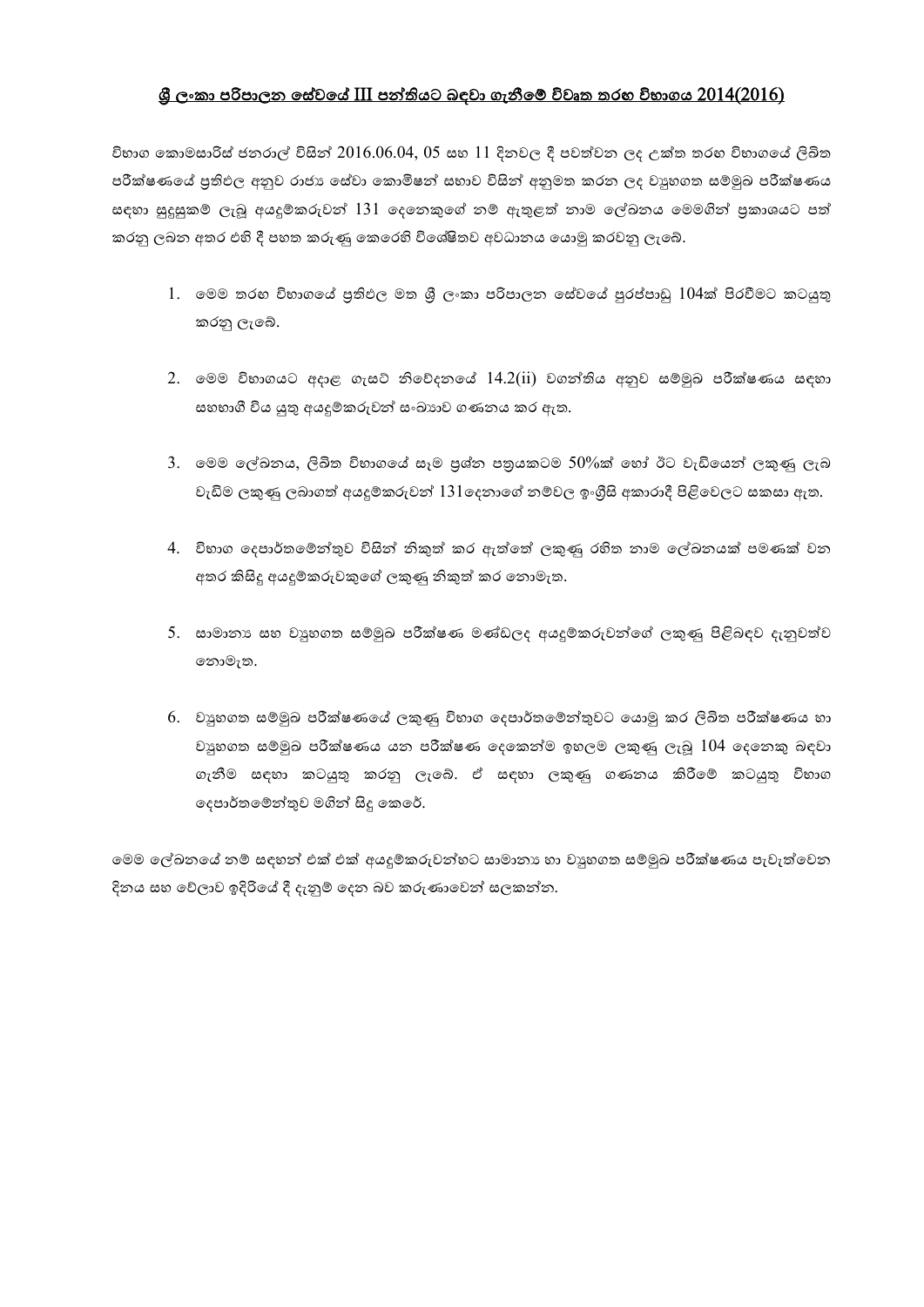#### <u>இலங்கை நிர்வாக சேவை தரம் III க்கு ஆட்சேர்ப்பு செய்வதற்கான திறந்த போட்டிப்பரீட்சை 2014(2016)</u>

பரீட்சை ஆணையாளர் நாயகத்தினால் 2016.06.04,05 மற்றும் 11 ஆந் திகதிகளில் நடத்தப்பட்ட மேற்குறிப்பிட்ட போட்டிப் பரீட்சையின் எழுத்துப் பரீட்சை பெறுபேறுகளுக்கு அமைய அரசாங்க சேவை ஆணைக்குழுவினால் அனுமதியளிக்கப்பட்ட கட்டமைக்கப்பட்ட நேர்முகப் பரீட்சைக்குத் தோற்றுவதற்குத் தகைமையுடைய 131 விண்ணப்பதாரிகளின் பெயர்கள் அடங்கிய பெயர்ப்பட்டியல் இத்துடன் வெளியிடப்பட்டிருப்பதுடன் கீம்வரும் விடயம் கொடர்பாகவும் விசேட கவனம் செலுக்கவும்

- 1. இப் போட்டிப்பரீட்சையின் பெறுபெறுகளுக்கமைய இலங்கை நிர்வாக சேவையின் 104 வெற்றிடங்கள் நிரப்பப்படும்
- 2. இப் பரீட்சைக்கு குறித்த வர்த்தமான அறிவித்தலின் பந்தி 14.2(ii) க்கு அமைவாக நேர்முகத் தேர்வுக்கு பங்குபற்ற வேண்டிய விண்ணப்பதாரிகளின் எண்ணிக்கை கணக்கிடப்பட்டுள்ளது.
- 3. இப் பட்டியல், எழுத்துப்பரீட்சையின் எல்லா வினாத்தாளுக்கும் 50%ம் அல்லது அதற்கு மேல் பெற்றவர்களில் ஆகக்கூடிய புள்ளிகள் பெற்ற 131 விண்ணப்பதாரிகளின் பெயர்கள் ஆங்கில அகரவரிசைப்படி பட்டியலிடப்பட்டுள்ளது.
- 4. பரீட்சைத் திணைக்களத்தினால் புள்ளிகள் அற்ற பட்டியலே வழங்கப்பட்டிருப்பதுடன் எந்தவொரு விண்ணப்பதாரிகளுக்கும் புள்ளிகள் அனுப்பப்படவில்லை
- 5. சாதாண மற்றும் கட்டமைக்கப்பட்ட நேர்முகப்பரீட்சை குழாமுக்கும் புள்ளிகள் தொடர்பாக அறியத்தரப்படவில்லை
- 6. கட்டமைக்கப்பட்ட நேர்முகப்பரீட்சையின் புள்ளிகள் பரீட்சைத் திணைக்களத்துக்கு அனுப்பி போட்டிப் பரீட்சையின் எழுத்துப்பரீட்சை மற்றும் கட்டமைக்கப்பட்ட நேர்முகப்பரீட்சை என்பற்றின் புள்ளிகளின் கூட்டுத்தொகையில் ஆகக்கூடிய புள்ளிபெற்ற விண்ணப்பதாரிகள் 104 பேர் ஆட்சேர்க்கப்படுவதுடன் அதற்கான புள்ளிகள் கணக்கிடும் சகல செயற்பாடுகளும் இலங்கை பரீட்சைத் திணைக்களத்தினால் மேற்கொள்ளப்படும்

இப் பெயர்ப்பட்டியலிலுள்ள ஒவ்வொறு விண்ணப்பதாரிக்கும் சாதாரண மற்றும் கட்டமைக்கப்பட்ட நேர்முகப்பரீட்சை நடைபெறும் திகதி மற்றும் நேரம் பின்னர் அறிவிக்கப்படும் என்பதையும் தயவுடன் கருத்தில் கொள்ளவும்.

.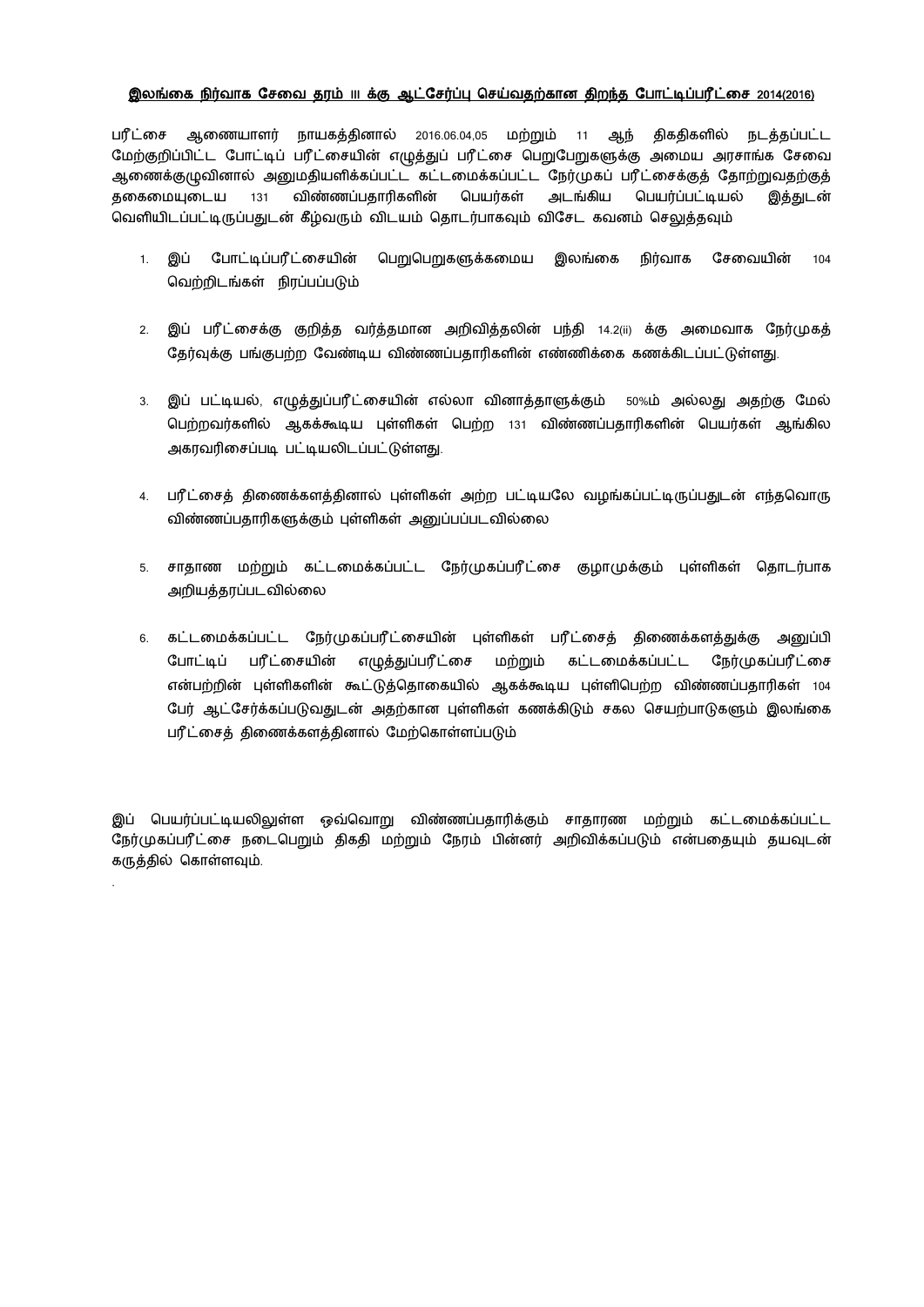# Open Competitive Examination for the recruitment to Class III of Sri Lanka Administrative Service 2014 (2016)

The list of names of 131 applicant approved by the Public Service Commission, who have become eligible for the structured interview on the results of the aforementioned examination held by the Commissioner General of Examination on  $04<sup>th</sup>$ ,  $05<sup>th</sup>$  and  $11<sup>th</sup>$  of June 2016 is hereby published and the special attention is drawn on the following matters.

- 1. Action shall be taken to fill 104 vacancies in Sri Lanka Administrative Service on the results of this competitive examination
- 2. The number of applicants that should appear for the interview has been calculated as per section 14.2 (ii) of the Gazette Notification No.1950 dated 14.01.2016
- 3. The list of name has been prepared in English alphabetical order with the names of 131 applicants who have obtained 50% or more marks for each and every question paper.
- 4. The department of Examination has issued a list of names without mentioning the marks and marks have not been issued for any candidate.
- 5. General and Structured interview boards are also not aware of the marks of the applicants.
- 6. Marks of the structured interview will be send to the Department of Examinations and 104 persons who have secured the highest marks from both written test and the structured interview will be appointed. Calculation of marks for the said purpose is done by the Department of Examinations.

Please note that the date and time of the General and Structured interview of each applicant mentioned in the list of names shall be informed in due course.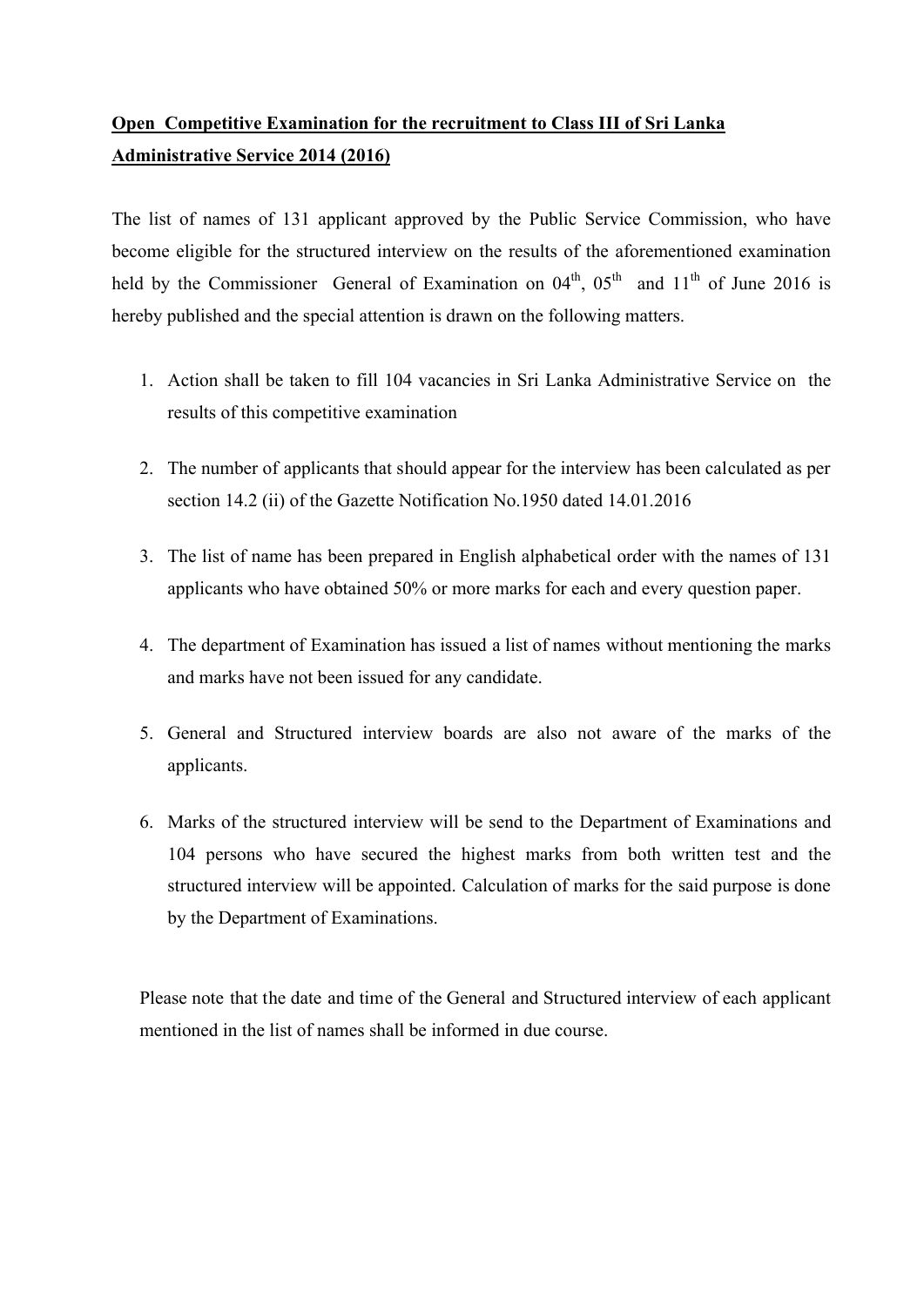## OPEN COMPETITIVE EXAMINATION FOR RECRUITMENT TO GRADE III OF THE SRI LANKA ADMINISTRATIVE SERVICE - 2013(2014)

| INDEX_NO | <b>NAME</b>                | NIC_NO       |
|----------|----------------------------|--------------|
| 5157344  | ABESEKARA, A.H.C.P.        | 895701238V   |
| 5051479  | ABESINGHE, A.H.M.D.S.K.    | 906042703V   |
| 5153352  | ABEWICKRAMA, W.A.D.N.N.    | 888062009V   |
| 5159774  | ABHAYAWARDHANA, P.H.R.M.M. | 888363262V   |
| 5060900  | ALAMEEN, J.M.              | 892560676V   |
| 5180633  | ALGAMA, P.P.               | 917160783V   |
| 5049028  | ALWIS, M.S.P.              | 908292936V   |
| 5139470  | ANANDI, A.A.               | 898222756V   |
| 5059216  | ANBARASI, S.               | 887770980V   |
| 5051410  | ANDRAHENNADY, I.U.         | 896211951V   |
| 5171350  | ASIRI, H.G.N.              | 198919801201 |
| 5124161  | BAMUNUSINGHE, B.A.D.D.     | 896290800V   |
| 5083806  | BLOCK, S.M.                | 901863512V   |
| 5051775  | CHAMILANI, M.D.E.          | 888521674V   |
| 5159343  | DASANTHI, P.A.K.           | 917201323V   |
| 5023359  | DAYANANDA, W.R.N.M.        | 896741896V   |
| 5061029  | DELAKSHAN, C.              | 880771418V   |
| 5074776  | DELUKSHI, J.C.             | 895140112V   |
| 5078478  | DENCIYA, B.                | 896954156V   |
| 5172674  | DILHANI, B.H.A.            | 905050788V   |
| 5164249  | DISSANAYAKE, D.M.U.H.V.    | 886090323V   |
| 5018341  | DISSANAYAKE, U.I.          | 887703582V   |
| 5119680  | EKANAYAKE, E.A.            | 925041351V   |
| 5060857  | FATHIMA NASLIYA, M.S.      | 888592482V   |
| 5005195  | FERNANDO, W.M.D.           | 885833730V   |
| 5069166  | GAJANEY, K.                | 907842215V   |
| 5120559  | GAMAGE, N.T.G.             | 887102619V   |

### LIST OF CANDIDATES FOR THE INTERVIEW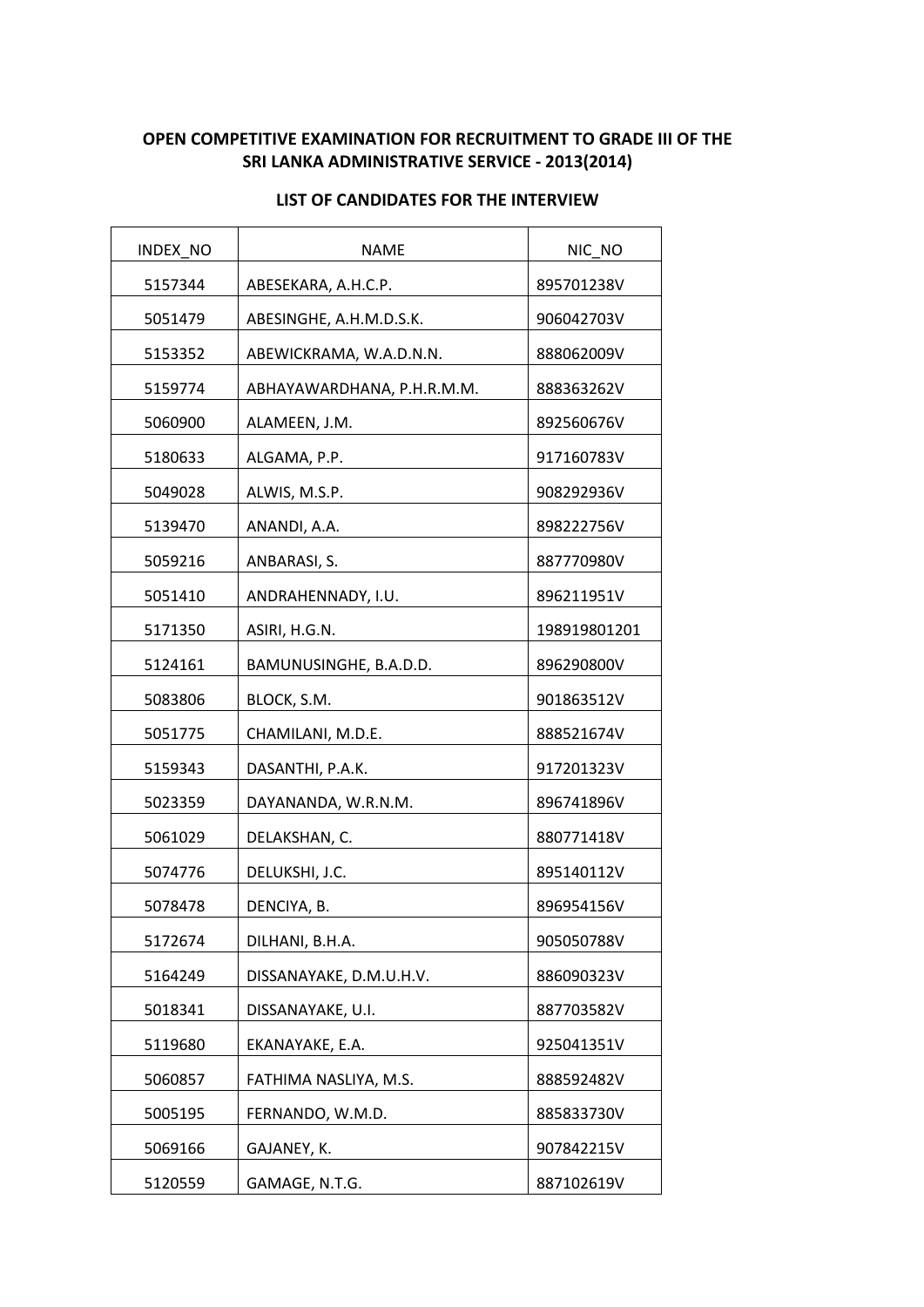| 5062253 | GANESHALINGAM, K.      | 897560151V |
|---------|------------------------|------------|
| 5067486 | GOPIHARAN, P.          | 892011990V |
| 5172421 | GUNAWARDHANA, S.R.C.L. | 908633075V |
| 5118960 | HANSIKA, D.M.S.N.      | 896023764V |
| 5136514 | HEMACHANDRA, A.S.K.    | 897733773V |
| 5140390 | HERATH, H.M.N.K.K.     | 895911135V |
| 5127076 | HERATH, H.M.W.P.       | 897270684V |
| 5160665 | HETTIGEDARA, I.M.      | 885900690V |
| 5029570 | ISURANGA, W.A.A.       | 882730522V |
| 5076433 | JAMJUTHA, P.           | 897241315V |
| 5075971 | JASINTHAN, S.          | 883441591V |
| 5078538 | JASOTHARA, P.          | 896701983V |
| 5029422 | JAYANANDA, J.K.        | 900110065V |
| 5169560 | JAYARATHNE, D.N.R.     | 897080745V |
| 5041239 | JAYARATHNE, R.M.P.C.   | 890254187V |
| 5018200 | JAYASEKARA, L.D.S.Y.   | 905780204V |
| 5094632 | JAYASINGHE, H.M.S.C.   | 898332543V |
| 5057022 | JEYAMALAR, K.          | 888450319V |
| 5061756 | JUMANA HAZEEN, A.      | 897312808V |
| 5038289 | KANCHANI, A.N.         | 898303365V |
| 5051605 | KARUNAMUNI, V.V.       | 888301950V |
| 5143342 | KARUNASENA, K.W.I.M.   | 915272436V |
| 5001211 | KARUNATHILAKA, A.C.    | 915290280V |
| 5126020 | KARUNATILAKA, H.D.N.U. | 888090126V |
| 5055780 | KENIJUDE, F.           | 900153252V |
| 5060254 | KIRIYA, J.             | 898442578V |
| 5077533 | KISHOKKUMAR, S.        | 890751490V |
| 5086590 | KUMARASIRI, P.K.       | 887010498V |
| 5018230 | KUMARI, N.R.W.N.       | 886160348V |
| 5022489 | KUMARI, P.M.T.S.       | 885631843V |
| 5095940 | KUMUDUNI, P.G.J.       | 888351884V |
| 5062112 | KUNAJA, K.             | 887873283V |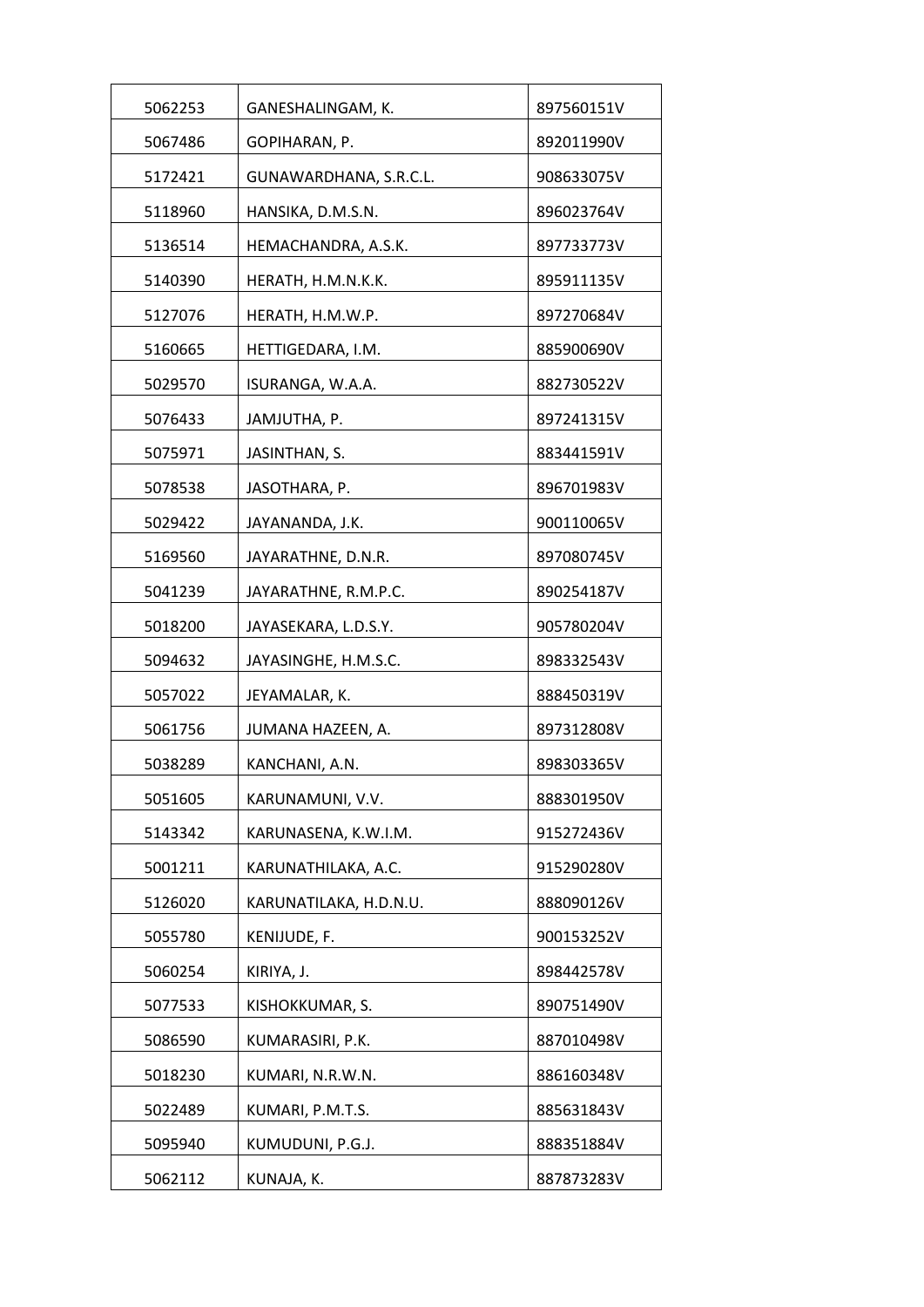| 5064424 | KURUHARAN, S.              | 898322084V |
|---------|----------------------------|------------|
| 5160085 | LAKSHITHA KUMARA, U.L.K.   | 910791338V |
| 5079851 | LIYANAGE, P.L.B.C.         | 886624190V |
| 5030655 | MADHURANGA, H.L.K.         | 902101705V |
| 5052711 | MALCOLM, M.B.J.G.R.        | 883384300V |
| 5048030 | MANAWADU, S.T.P.           | 887944121V |
| 5161535 | MANDAKINI, L.L.U.          | 896880446V |
| 5010925 | MARASINGHA, M.I.L.U.       | 910140140V |
| 5079101 | MOHAMED SUFYAN, M.B.       | 883060776V |
| 5022762 | MUNASINGHE, M.A.D.U.A.K.   | 906620448V |
| 5179937 | NAVAJEEVANA, N.            | 898601692V |
| 5060923 | NIROJAN, N.                | 902931376V |
| 5074581 | NISHANTHINI, V.            | 895234206V |
| 5049070 | NISHSHANKA, B.G.A.         | 911670283V |
| 5006823 | NUGALIYADDA, D.R.K.K.      | 917600066V |
| 5064708 | NUZRATH, A.N.N.            | 895500550V |
| 5101852 | OPATHA, S.M.               | 886842570V |
| 5085886 | PATHIRAGE, G.L.            | 888200223V |
| 5159567 | PERERA, K.M.S.             | 907880796V |
| 5027216 | PERERA, W.G.B.             | 881031264V |
| 5079220 | PIYARATNE, K.M.O.V.        | 897560755V |
| 5062017 | PRABASEELAN, V.            | 880992120V |
| 5049229 | PRATHAPASINGHE, S.         | 886053797V |
| 5060521 | PRAVINTH BALTHAZAR, A.L.S. | 897493314V |
| 5114961 | PRIYADARSHANE, W.M.C.      | 886041977V |
| 5018750 | PRIYADARSHANI, C.C.        | 896281356V |
| 5029563 | PRIYADARSHANI, J.P.M.L.    | 885630669V |
| 5146122 | PRIYADARSHANI, W.G.M.      | 905243365V |
| 5011942 | PRIYANJAN, J.W.S.          | 892592616V |
| 5067859 | PRIYATHARSHINI, R.         | 888381589V |
| 5159863 | PUSHPAMALI, R.M.D.         | 906140896V |
| 5076516 | PUVENDRAN, T.              | 905763121V |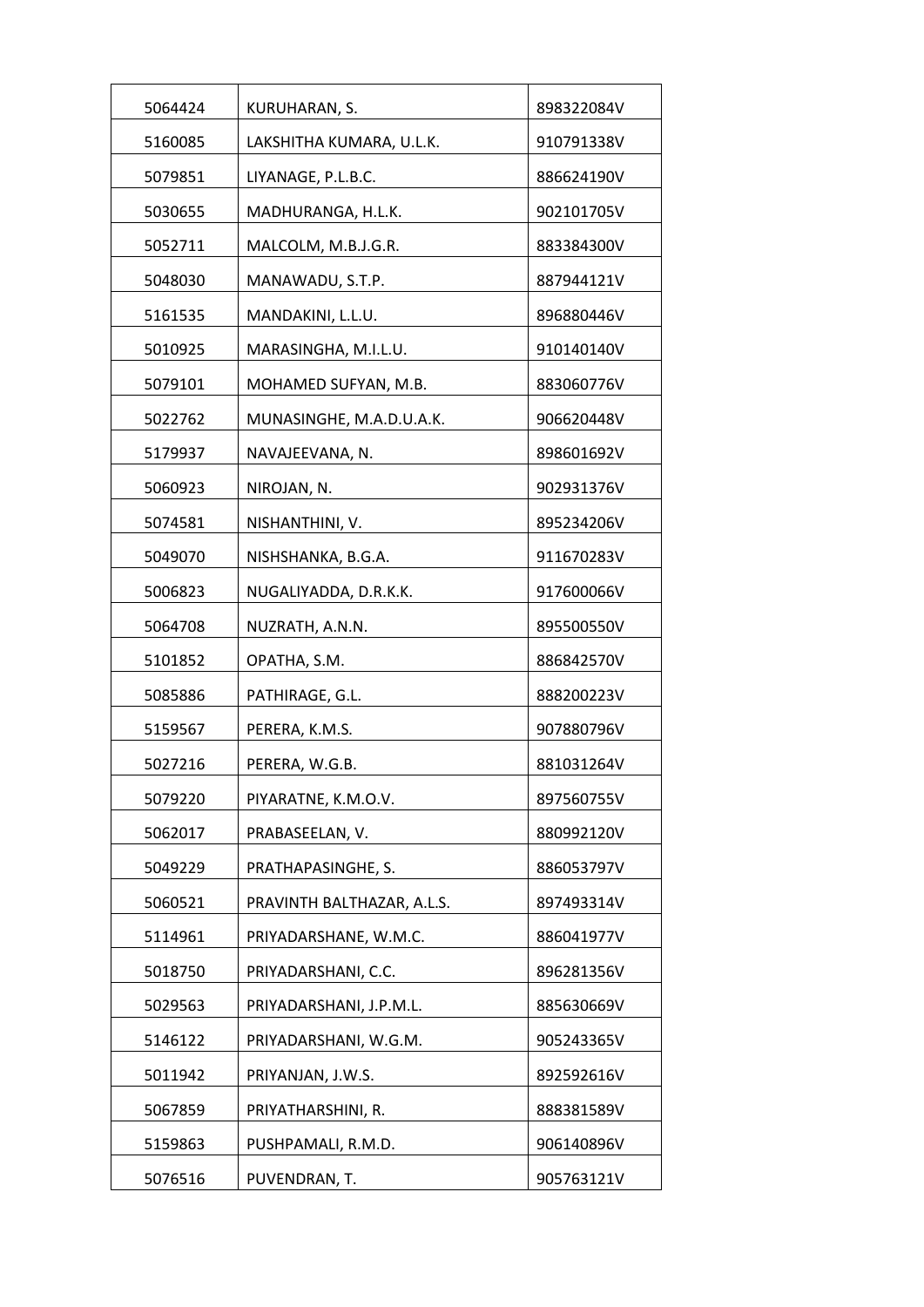| 5056761 | RAGUPARAN, S.          | 883120205V |
|---------|------------------------|------------|
| 5021248 | RAJAPAKSE, M.U.U.D.Z.  | 905103105V |
| 5126007 | RANASINGHE, K.R.M.     | 897701936V |
| 5140154 | RANAWEERA, K.G.M.L.M.  | 887612781V |
| 5066245 | RATHIKA, R.            | 887432201V |
| 5051002 | RATHNAYAKE, R.M.A.     | 896030353V |
| 5056927 | REGAN, N.              | 912031063V |
| 5069769 | RISHAANA, S.           | 898580288V |
| 5077869 | SAJI, P.               | 902792147V |
| 5139895 | SAMARAKOON, S.M.N.J.K. | 887801444V |
| 5087129 | SAPUTHANTHRI, S.D.     | 890421423V |
| 5006020 | SARATH KUMARA, T.D.    | 906731134V |
| 5145660 | SATANNAYAKE, T.U.K.    | 905892002V |
| 5148032 | SEMASINGHE, S.M.R.M.   | 916040997V |
| 5041127 | SENANAYAKE, S.M.H.     | 896080792V |
| 5029238 | SENEVIRATHNE, M.P.P.   | 885554660V |
| 5051404 | SEPALI, K.D.A.         | 905031287V |
| 5078930 | SHANGEETHA, M.         | 925093165V |
| 5138370 | SHIROMALA, H.D.A.      | 897213923V |
| 5075936 | SHOBIGA, V.            | 896801732V |
| 5063413 | SIVASUBRAMANIYAM, U.   | 907812456V |
| 5077125 | THAMILINI, S.          | 906631270V |
| 5056985 | THANES, A.A.           | 912142426V |
| 5067931 | THANUJAH, T.           | 916251882V |
| 5060060 | THARSIKA, P.           | 895580554V |
| 5061101 | THAVALOGINI, K.        | 905763415V |
| 5022437 | THILINI, M.G.          | 905483480V |
| 5064921 | THUSIYA, K.            | 886991967V |
| 5010859 | UDAYAKANTHI, D.N.      | 906060671V |
| 5078797 | VARUNY, S.             | 887192928V |
| 5071000 | VINOGITHA, G.          | 896922041V |
| 5051309 | WEERASEKARA, W.M.D.U.  | 916580932V |